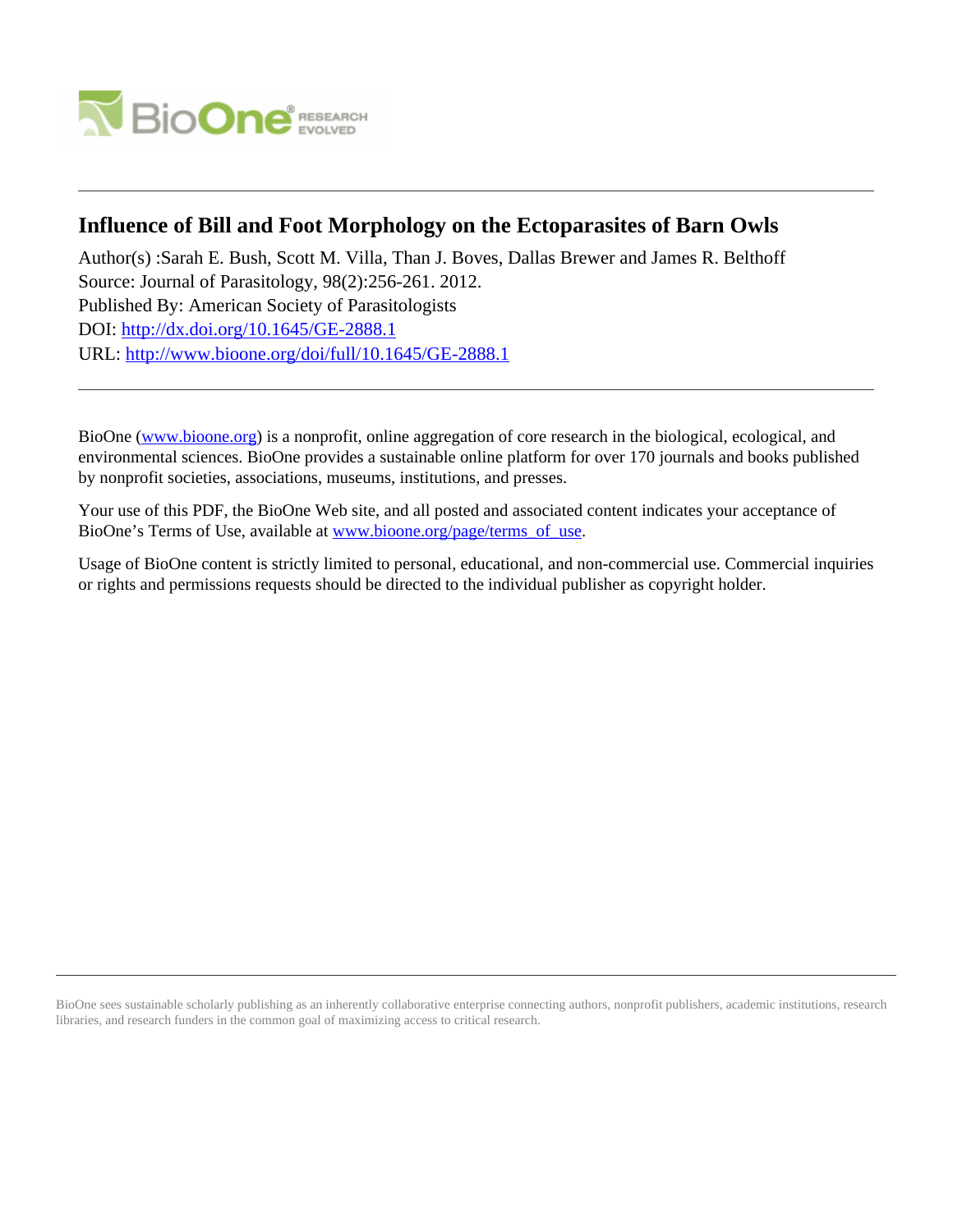## INFLUENCE OF BILL AND FOOT MORPHOLOGY ON THE ECTOPARASITES OF BARN OWLS

## Sarah E. Bush, Scott M. Villa, Than J. Boves\*, Dallas Brewer, and James R. Belthoff\*

Department of Biology, University of Utah, Salt Lake City, Utah 84112. e-mail: bush@biology.utah.edu

ABSTRACT: Preening is the principle behavioral defense used by birds to combat ectoparasites. Most birds have a small overhang at the tip of their bills that is used to shear through the tough cuticle of ectoparasitic arthropods, making preening much more efficient. Birds may also scratch with their feet to defend against ectoparasites. This is particularly important for removing ectoparasites on the head, which birds cannot preen. Scratching may be enhanced by the comb-like serrations that are found on the claws of birds in many avian families. We examined the prevalence and intensity of ectoparasites of barn owls (Tyto alba pratincola) in southern Idaho in relation to bill hook length and morphological characteristics of the pectinate claw. The barn owls in our study were infested with 3 species of lice (Phthiraptera: Ischnocera): Colpocephalum turbinatum, Kurodaia subpachygaster, and Strigiphilus aitkeni. Bill hook length was associated with the prevalence of these lice. Owls with longer hooks were more likely to be infested with lice. Conventional wisdom suggests that the bill morphology of raptors has been shaped by selection for efficient foraging; our data suggest that hook morphology may also play a role in ectoparasite defense. The number of teeth on the pectinate claw was also associated with the prevalence of lice. Owls that had claws with more teeth were less likely to be infested with lice, which suggests that larger pectinate claws may offer relatively more protection against ectoparasitic lice. Experiments that manipulate the bill hook and pectinate claw are needed to confirm whether these host characters are involved in ectoparasite defense. Finally, we recovered mammalian ectoparasites from 4 barn owls. We recovered species of mammalian lice (Phthiraptera:Anoplura) and fleas (Siphonaptera) that are commonly found on microtine rodents. The owls probably acquired these parasites from recently eaten prey. This represents 1 of the few documented cases of parasites ''straggling'' from prey to predator.

Birds are commonly infested with ectoparasites. Ectoparasites, like ticks and lice, can vector pathogens and other parasites (Atkinson et al., 2009). Feather lice consume downy feathers; by removing these insulating feathers, birds must increase metabolic rates in order to maintain homeostasis (Booth et al., 1993). Moreover, birds that are heavily infested with lice exhibit fewer courtship displays and thus suffer reproductive costs from parasitism (Clayton, 1990; Borgia et al., 2004; Garamszegi et al., 2005). Birds defend themselves against ectoparasites in several ways. The primary defense is ''preening,'' in which birds use their bills to remove parasites and debris from their plumage (Rothschild and Clay, 1952). Although avian bill morphology has long been considered in terms of adaptations to improve foraging, recent work shows that some aspects of bill morphology play an important role in efficient preening (Clayton et al., 2005, 2010). Most birds have a small bill overhang, in which the tip of the upper mandible protrudes beyond the tip of the lower mandible. Comparisons among 52 species of Peruvian birds showed that species with longer overhangs had fewer ectoparasitic lice (Clayton and Walther, 2001). The effect of the overhang is also apparent within a single host species. Individual scrub jays (Aphelocoma californica) with overhangs have fewer lice than individuals without overhangs (Moyer et al., 2002). In rock pigeons (Columba livia), experimental removal of the overhang leads to drastic increases in the number of feather lice without affecting feeding efficiency (Clayton et al., 2005). Thus, the bill overhang appears to be a specific adaptation for removing ectoparasites in some species of birds. Whether extreme overhangs, such as the hooked bills of raptors and parrots, also improve preening efficiency has not been tested.

In addition to preening, birds have other behavioral defenses against ectoparasites. Scratching is an important defense against ectoparasites on the head, which is a region of the body that birds than uninjured birds (Solt, 1998), which suggests that scratching may be important. Moreover, birds with long bills (such as hummingbirds and toucans) compensate for inefficient preening by scratching more (Clayton and Cotgreave, 1994). Scratching may be enhanced by the comb-like serrations that are found on the claws of some birds (Clay, 1957; Clayton et al., 2010). Pectinate claws have evolved independently in several lineages of birds; they occur in 17 different bird families, including nightjars, herons, ibis, frigatebirds, and owls (Clayton et al., 2010). The repeated evolution of pectinate claws suggests that they have some important adaptive function. To date, however, their function remains unclear.

cannot preen. Birds with foot injuries frequently have more lice

Here we examine morphological features of the barn owl  $(Tyto$ alba pratincola) that may influence their ability to defend against ectoparasites by preening and scratching. Barn owls preen with their bills (Fig. 1A). Like other raptors, these owls have relatively large bill overhangs in the shape of a hook (Fig. 1B). Barn owls also scratch (Fig. 1C), and they have a pectinate flange on the middle claw of each foot (Fig. 1D) that is fully formed by the time they are 2 yr old (Johnson, 1991; Pyle, 1997). Clayton et al. (2010) included preliminary data indicating that the number of lice on barn owls is not correlated with pectinate claw morphology. However, their analyses did not consider microhabitat preferences of the different species of lice on barn owls. Lice that are found primarily on the head may experience very different selection pressures than body lice, which are found on other parts of the bird (Bush et al., 2010). For instance, since birds cannot preen their own heads, scratching may be especially important for the control of head lice, whereas preening and scratching may both be important for the control of body lice.

In the present study, we examined how beak and claw morphology relates to the prevalence and intensity of the different types of lice on barn owls. Barn owls are commonly infested with species of Colpocephalum and Kurodaia, which are ''body'' lice that roam all over the host. Barn owls are also infested with species of Strigiphilus, which are restricted to the host's head (Price et al., 2003; Bush et al., 2010).

Received 15 June 2011; revised 29 September 2011; accepted 19 October 2011.

<sup>\*</sup>Department of Biological Sciences and Raptor Research Center, Boise State University, Boise, Idaho 83725. DOI: 10.1645/GE-2888.1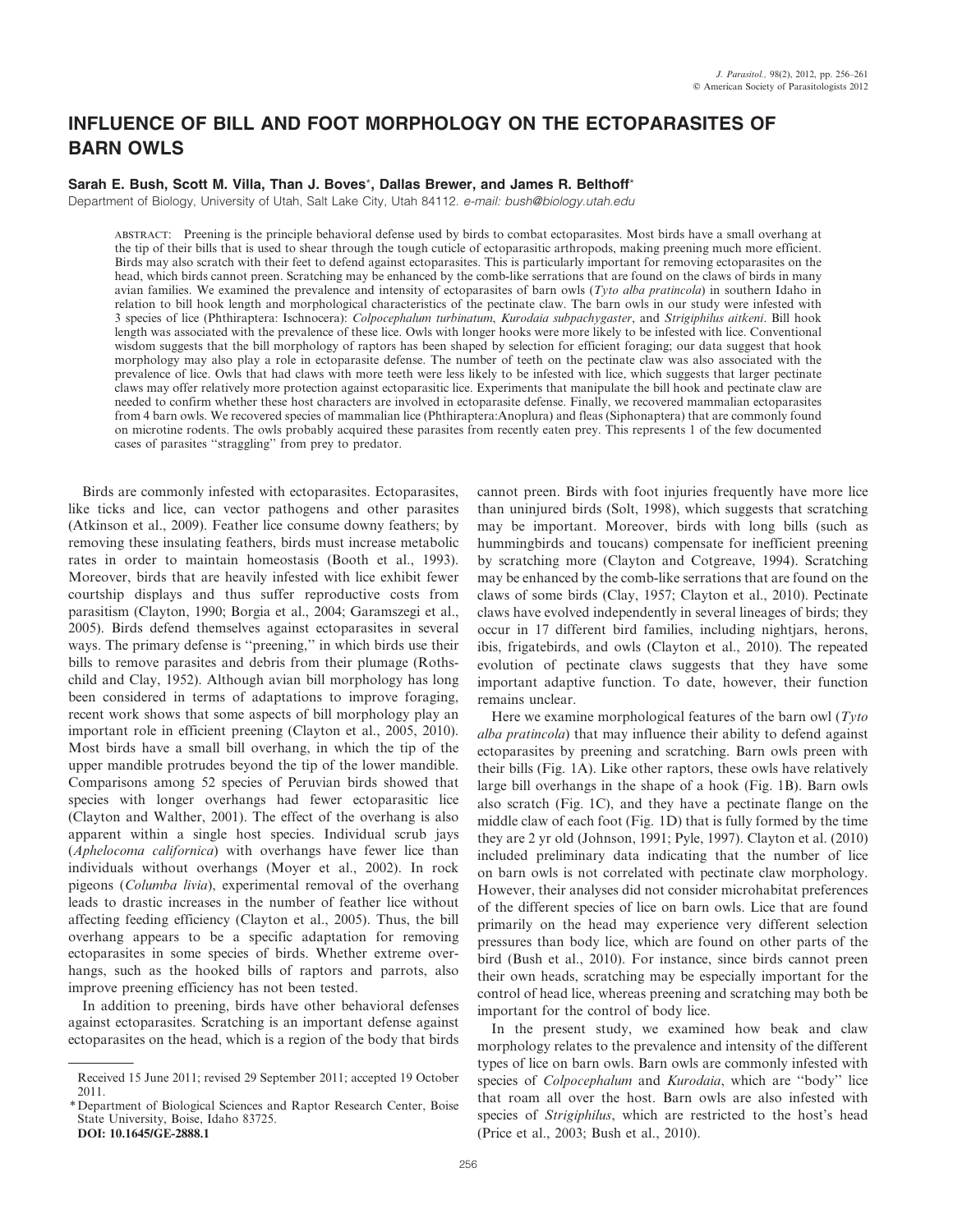

FIGURE 1. (A) Barn owl (Tyto alba) preening. (B) Bill hook, arrows indicate hook length measurement. (C) Barn owl scratching. (D) Pectinate claw from the middle toe of a barn owl, inset shows pectinate claw width (W), length (L), and number of teeth (9). Photos by Peter Cairns, rspb-images.com (A), and Major Wildlife, www.majorwildlifestudio.com (C).

### MATERIALS AND METHODS

Barn owls in the present study came from a concurrent study focused on factors associated with highway mortality of raptors in southern Idaho (Boves, 2007). Roads were surveyed for dead barn owls twice per mo along a 248-km portion of Interstate 84 (I-84) between July 2004 and June 2006. The survey route extended from Boise, Idaho (43.6°N, 116.2°W), to Burley, Idaho (42.5 $\mathrm{N}$ , 113.8 $\mathrm{W}$ ). Carcasses were collected, placed individually in plastic bags, and frozen for later processing. Only relatively fresh carcasses were used in this study, as owls in advanced stages of decomposition and owls that were severely damaged from repeated auto collisions were not collected.

In the laboratory, owls were thawed and the following data recorded: (1) gender, which was based on plumage coloration (Pyle, 1997); (2) body size, i.e., tarsus length and wingchord length; (3) bill hook length (mm), which was measured as the distance from the tip of the upper mandible to the tip of the lower mandible when the bill was closed (Fig. 1B); and (4) pectinate claw length (mm), width (mm), and number of teeth (Fig. 1D).

Ectoparasites were quantified using the Clayton and Drown (2001) body-washing technique. As some of the birds were in early stages of decomposition, many feathers and pieces of tissue were dislodged from the carcasses during washing. To facilitate the recovery of ectoparasites, everything that was dislodged during washing was subsequently dissolved in KOH. This procedure dissolves most organic matter, but it does not dissolve the chitinous exoskeletons of ectoparasitic arthropods (Clayton and Drown, 2001). Ectoparasites were preserved in 95% ethanol for subsequent identification. Louse prevalence and intensity were determined according to the definitions in Bush et al. (1997). Statistical analyses were conducted in SAS v. 9.2 (SAS Institute, Cary, North Carolina).

## RESULTS

#### Owl characteristics

Twenty-four barn owls were recovered. Most of the owls were female (20 females and 4 males). Tarsus length ranged from 55.0 to 90.3 cm ( $\bar{x}$  ± SE: 80.7 ± 1.9 cm). Wing chord length ranged from 30.0 to 37.2 cm ( $\bar{x}$  ± SE: 35.2 ± 0.3 cm). Bill hook length ranged from 3.28 to 6.22 mm ( $\bar{x}$  ± SE: 4.7 ± 0.17 mm).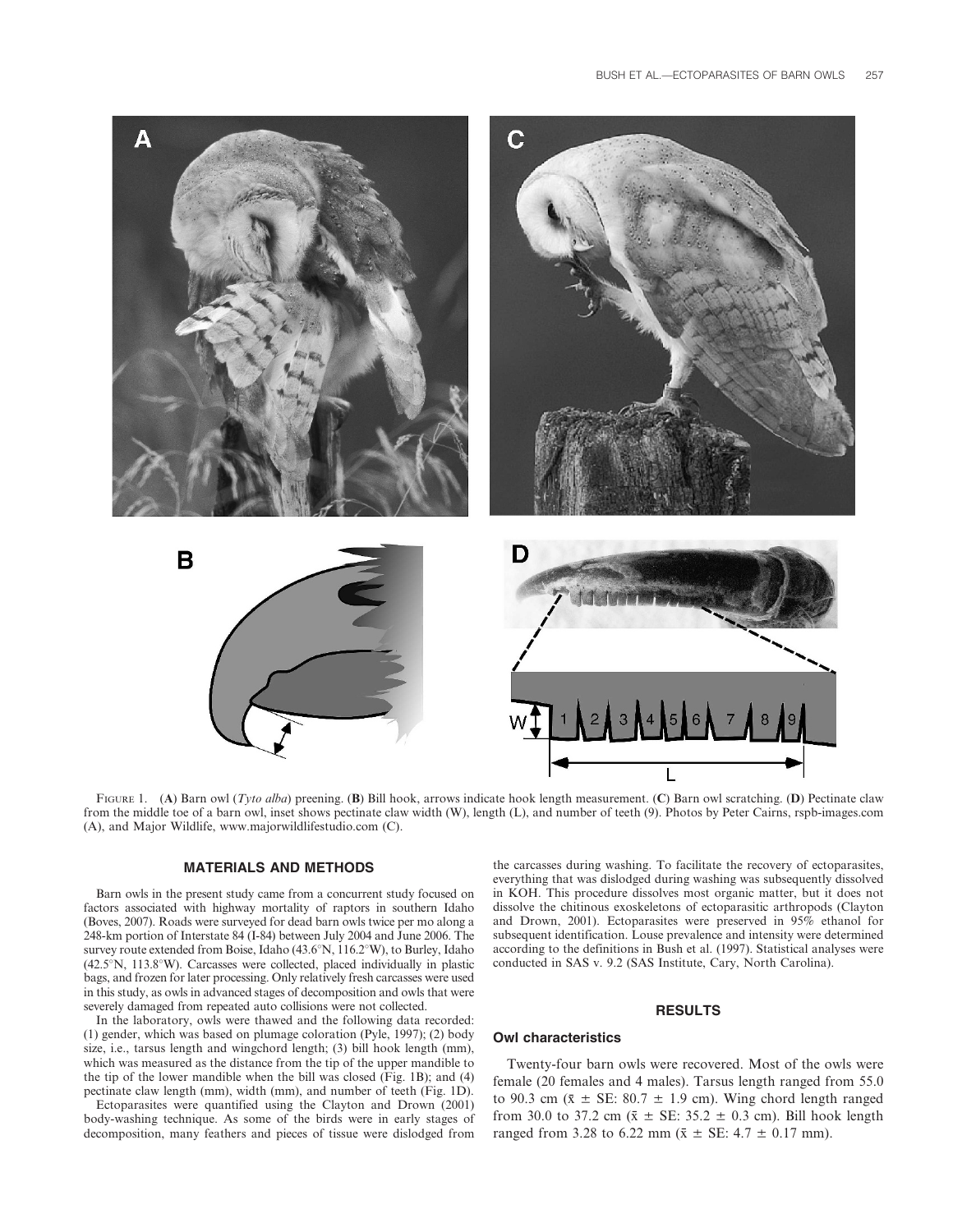| Typical host | Parasite type (family) | <b>Species</b>           | Micro-habitat | Total recovered | Prevalence $(\% )$ | Intensity $\bar{x}$ ( $\pm$ SE) |
|--------------|------------------------|--------------------------|---------------|-----------------|--------------------|---------------------------------|
| Bird         | Louse (Philopteridae)  | Strigiphilus aitkeni     | Head          | 42              | 29.2               | 6.0(2.0)                        |
| Bird         | Louse (Menoponidae)    | Colpocephalum turbinatum | Body          | 83              | 12.5               | 27.7(25.2)                      |
| Bird         | Louse (Menoponidae)    | Kurodaia subpachygaster  | Body          |                 | 8.3                | 1.0(0)                          |
| Bird         | Louse (Menoponidae)    | Unidentified*            | Body          |                 | 8.3                | 1.0(0)                          |
| Mammal       | Louse (Hoplopleuridae) | Hoplopleura acanthopus   |               | 45              | 12.5               | 15.0(7.2)                       |
| Mammal       | Flea (Ceratophyllidae) | Malaraeus telchinus      | _             |                 | 4.2                | 1.0(0)                          |
| Mammal       | Flea (Ceratophyllidae) | <i>Thrassis</i>          |               |                 | 4.2                | 1.0(0)                          |

TABLE I. Ectoparasites found on 24 barn owls (*Tyto alba pratincola*) in southern Idaho, 2004–2006.

\* These lice were either C. turbinatum or K. subpachygaster but were too damaged to identify more precisely.

Pectinate claw morphology was characterized for the 23 barn owls that had intact pectinate claws on both the right and left feet. All had pectinate claws with clearly defined teeth, which indicated that none of the individuals in this study was immature (Johnson, 1991; Pyle, 1997). We took the mean values for the pectinate claws on the left and right feet and used these means in subsequent correlation and regression analyses. One owl was missing the pectinate flange from its left foot; as it was unclear if this was natural, or if it was a consequence of post-mortem road damage, this bird was excluded from further analyses. Pectinate claw length ranged from 6.16 to 11.47 mm ( $\bar{x}$  ± SE: 9.42 ± 0.25 mm), width ranged from 0.85 to 1.59 mm ( $\bar{x} \pm \text{SE}$ : 1.17  $\pm$  0.04 mm), and the number of teeth ranged from 5.0 to 12.5 ( $\bar{x} \pm \text{SE}$ : 8.1  $\pm$  0.4).

#### Ectoparasites recovered

Twelve of the 24 owls (50%) were infested with lice. Three species of lice were recovered, and all of these species are known to infest barn owls (Price et al., 2003) (Table I). The head louse, Strigiphilus aitkeni, was the most prevalent ectoparasite species. We also found 2 species of body lice (*Colpocephalum turbinatum* and Kurodaia subpachygaster), which are more general in microhabitat use (Price et al., 2003) (Table I). Specimens of all 3 species of lice are deposited in PIPeR (Price Institute of Parasite Research, University of Utah, Salt Lake City, Utah).

In addition to these species of lice, 4 owls had ectoparasites commonly found on mammals (Durden and Musser, 1994). Three owls had the louse species Hoplopleura acanthopus (specimens deposited at Georgia Southern University, no. L-3422). One owl had the flea species *Malaraeus telchinus*; another owl had a badly damaged flea specimen that was probably a species of Thrassis (specimens deposited at the Monte L. Bean Museum, Brigham Young University, Provo, Utah). These lice and fleas were almost certainly stragglers from recently eaten rodents (see Discussion); consequently, they were not included in subsequent analyses.

#### Louse prevalence and intensity

Prior to analysis of prevalence and intensity, we screened for highly correlated predictor variables using Spearman's correlation analysis to avoid multicollinearity in regression models. The length of the pectinate claw was significantly correlated with the number of teeth ( $r_s = 0.53$ ,  $P < 0.01$ , n = 23); consequently, we excluded claw length from regression analyses. As we wanted to use tarsus length as a covariate to account for potential effects of body size on parasites, we also excluded claw width from regression analyses as (1) claw width was significantly correlated to tarsus length  $(r<sub>s</sub> =$ 

0.46,  $P = 0.03$ , n = 23) and (2) there was no evidence from screening analyses that claw width was related to parasite prevalence or intensity. Thus, the predictor variables used in the regression analyses were tarsus length, bill hook length, and number of teeth. We ran analyses based on the prevalence and intensity of all lice, and the prevalence and intensity of head lice alone.

We examined the relationship between louse prevalence and barn owl bill and claw morphology using multiple logistic regression. The prevalence of lice was positively related to bill hook length ( $B = 1.50 \pm 0.79$  SE, Wald  $X^2 = 3.59$ ,  $P = 0.06$ ), although this relationship was marginally non-significant. The prevalence of lice was negatively related to the number of teeth on the pectinate claw ( $B = -0.66 \pm 0.32$  SE, Wald  $X^2 = 4.15$ ,  $P =$ 0.04) (Table II). Odds ratios indicate that for every 1 mm increase in bill hook length, the odds of infestation by lice increased by 4.47 times (95% CI =  $0.95-21.1$ ). Odds of infestation with lice declined with each 1-tooth increase, such that they were 52%  $(95\% \text{ CI} = 27.5-97.5)$  of the odds at the previous step. In contrast, the prevalence of lice was not related to tarsus length  $(B = 0.02 \pm 0.07$  SE, Wald  $X^2 = 0.08$ ,  $P = 0.78$ ). In other words, owls with relatively short bill hooks and many teeth on their pectinate claws were the least likely to be infested with lice (Fig. 2).

When analyses were restricted to head lice, we found that uninfested barn owls tended to have more teeth on their pectinate claws than infested owls (Table II:  $B = -0.54 \pm 0.32$  SE,  $X^2 =$ 2.84,  $P = 0.09$ ); however, the length of the bill hook was not related to whether owls were infested or uninfested with head lice  $(B = 1.12 \pm 0.80$  SE, Wald  $X^2 = 1.97$ ,  $P = 0.16$ ). As in the case of the earlier analysis, the relationship between head louse prevalence and tarsus length was not significant ( $B = -0.05 \pm 0.06$ , Wald  $X^2 = 0.66$ ,  $P = 0.42$ ).

We examined the relationship between louse intensity and barn owl bill and claw morphology using multiple linear regression. For infested barn owls, we did not detect a relationship between (log transformed) intensity of lice and bill hook length ( $B = -0.80$ )  $\pm$  1.09 SE,  $|t| = 0.73$ ,  $P = 0.49$ ), the number of claw teeth (B =  $0.28 \pm 0.31$  SE,  $|t| = 0.91$ ,  $P = 0.39$ ), or tarsus length ( $B = 0.03 \pm 0.03$ ) 0.06 SE,  $|t| = 0.50$ ,  $P = 0.63$ ) when considered in a multiple regression.

We ran additional analyses focused on head lice. Since the number of owls infested with head lice was relatively small, we used separate simple linear regressions in these analyses. We detected a relationship between (log transformed) intensity of head lice and tarsus length ( $B = 0.08 \pm 0.02$  SE,  $F_{1.5} = 16.37$ ,  $P =$ 0.01), but not bill hook length ( $B = -0.86 \pm 0.82$  SE,  $F_{1,5} = 1.11$ ,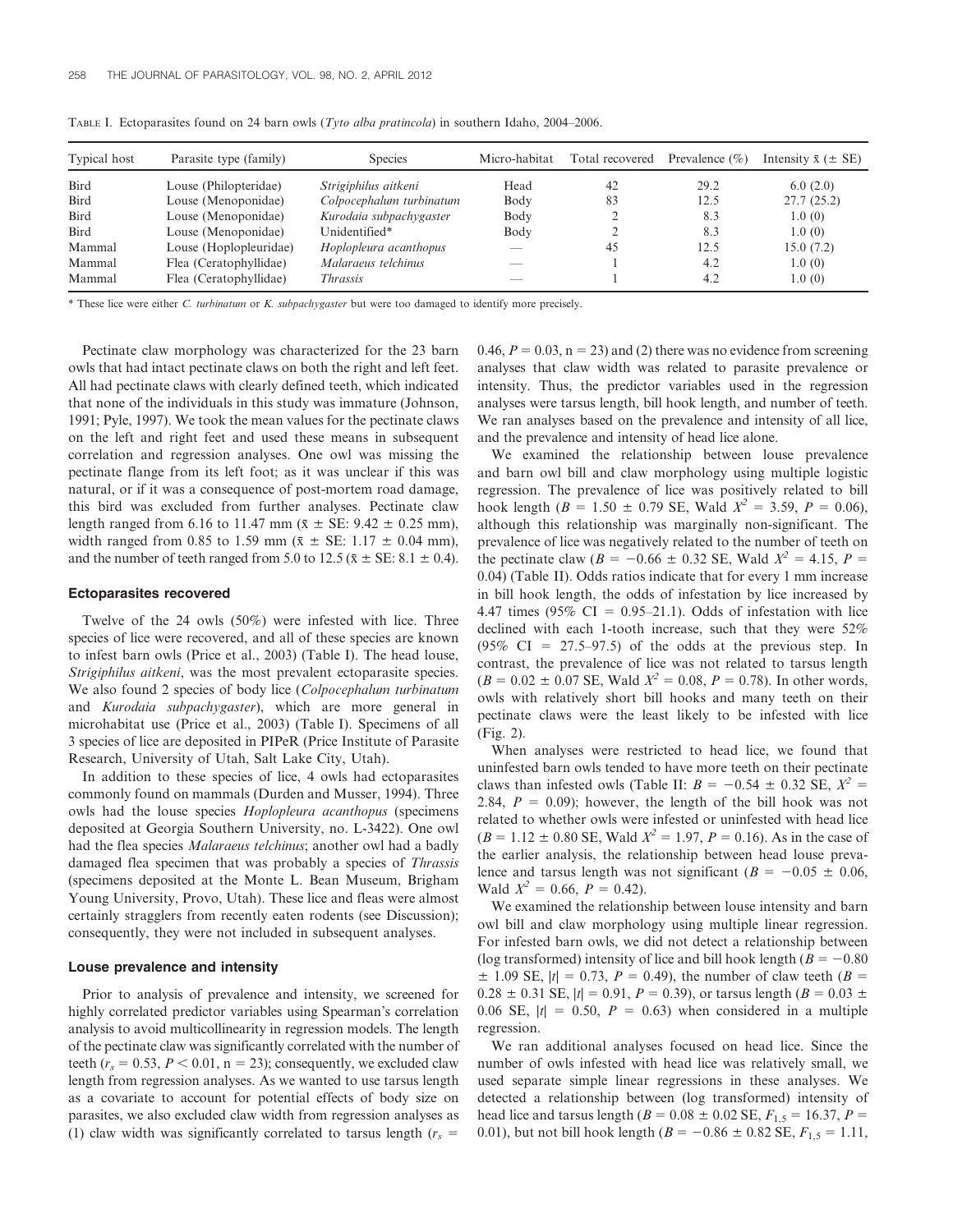

FIGURE 2. Louse prevalence as it relates to owl bill and claw morphology. (A) Uninfested owls tended to have relatively short bill hooks and (B) significantly more teeth on their pectinate claws (see Results). Bars indicate mean  $\pm$  SE.

 $P = 0.34$ ), or number of teeth ( $B = 0.21 \pm 0.31$  SE,  $F_{1,4} = 0.45$ ,  $P = 0.54$ .

## **DISCUSSION**

To investigate how owls may defend themselves from ectoparasites, we examined several aspects of bill and foot morphology that could conceivably influence the effectiveness of preening and scratching. We found that owls that were not infested with lice tended to have relatively short bill hooks (4.2–4.8 mm). When only head lice were considered, the length of the bill hook was not related to either prevalence or intensity of head lice. This is perhaps not surprising, as birds cannot preen their own heads (Bush et al., 2010).

TABLE II. Characteristics (mean  $\pm$  SE) of bill hook length and pectinate claws of barn owls with, and without, owl lice and with, and without, head lice (Strigiphilus aitkeni).

|                 | All owl lice |                                                                 | Head lice     |               |  |
|-----------------|--------------|-----------------------------------------------------------------|---------------|---------------|--|
|                 | Present      | Absent                                                          | Present       | Absent        |  |
| Bill hook       |              |                                                                 |               |               |  |
| Sample size     | 12           | 12                                                              |               | 17            |  |
| Length $(mm)$   |              | $5.01 \pm 0.13$ $4.52 \pm 0.30$ $4.99 \pm 0.17$ $4.67 \pm 0.22$ |               |               |  |
| Pectinate claw  |              |                                                                 |               |               |  |
| Sample size     | 11           | 12.                                                             | 6             | 17            |  |
| Width (mm)      |              | $1.17 \pm 0.06$ $1.17 \pm 0.04$ $1.12 \pm 0.08$ $1.19 \pm 0.04$ |               |               |  |
| Length (mm)     |              | $9.08 \pm 0.40$ $9.72 \pm 0.30$ $8.99 \pm 0.44$ $9.57 \pm 0.30$ |               |               |  |
| Number of teeth | $74 + 04$    | $8.7 \pm 0.6$                                                   | $7.2 \pm 0.6$ | $8.4 \pm 0.5$ |  |

For barn owls, short bill hooks may be the most efficient for removing and killing ectoparasites on the body that are typically controlled by preening. Clayton et al. (2005) showed that the presence of a bill overhang was critical for effective preening in rock pigeons, but they also showed that bigger was not always better. They found that broken bills happened most frequently among the birds with the longest overhangs. In a study investigating the relationship between louse intensity and bill overhang morphology in western scrub jays, Clayton et al. (2010) found that jays with intermediate-sized overhangs had the fewest lice. We investigated the relationship between bill hook length and louse intensity among barn owls. We found no significant relationships between bill hook length and louse intensity, despite the fact that louse prevalence tended to be correlated with bill hook length.

The apparent discord in the relationships between bill hook length, louse intensity, and louse prevalence in this study could be explained by some unrelated factor. As with any comparative study, it is difficult to determine the causal relationship that is driving the observed patterns. For example, healthy raptors experience wear and tear on their bills as a consequence of killing and tearing through tough meat (del Hoyo et al., 1999). Raptors that are in poor condition may eat less, experience less wear on their bills, and thus may have larger bill hooks. Raptors in poor condition may also be more susceptible to louse infestation. In this scenario, bill hook length and louse prevalence could appear correlated, even if bill hook length is not important in removing lice. Although beyond the scope of the current observational study, an experiment manipulating bill hook length and monitoring the number of lice per bird could confirm whether the length of the bill hook is an important factor in effective ectoparasite control in barn owls.

Our data show that owls with the most teeth on their pectinate claws were least likely to be infested with lice. Large pectinate claws with many teeth may make scratching more efficient because owls can clean more of their plumage with each swipe of the claw. This could lead to the observed difference in louse prevalence if some owls were able to remove all of their lice by scratching. However, this process should lead to a correlation between the number of lice on infested owls and the number of teeth on the pectinate claw. We found no such pattern. Among infested owls, the number of teeth on the pectinate claws did not correlate with louse intensity. When analyses were restricted to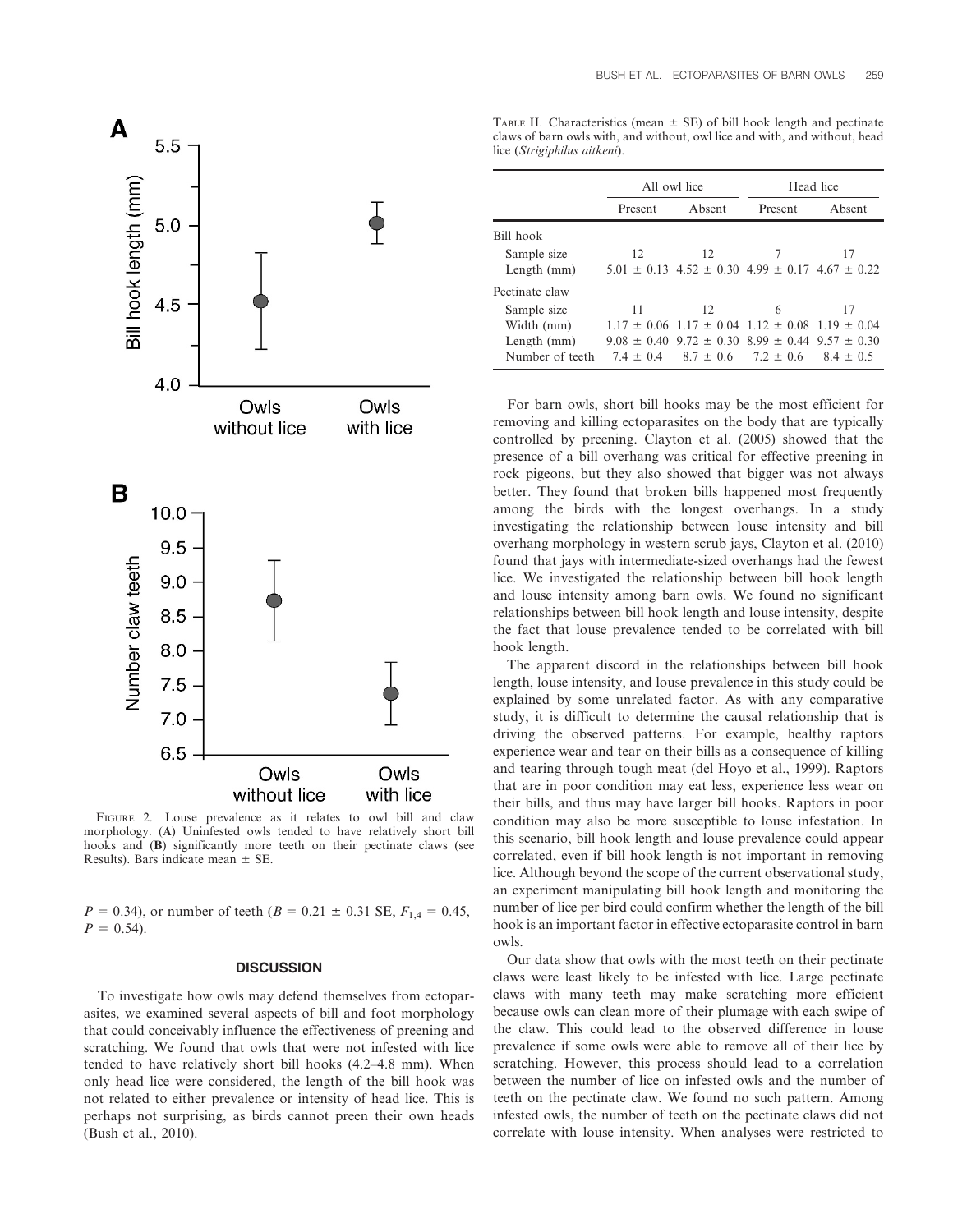head lice a similar pattern emerged. Uninfested owls tended to have more teeth on their pectinate claws than infested owls. However, there was no significant relationship between the intensity of head lice and the number of teeth on the pectinate claws despite the fact that scratching is likely the principle method that owls use to control head lice.

Our study was limited to natural variation in the size and shape of the pectinate claw and natural variation in the number of lice. Since all of the owls in our study had pectinate claws, we were not able to address whether the mere presence of a pectinate claw aids in removing lice. A more definitive test would be to conduct an experiment where the pectinate claw is removed from some birds and their ectoparasite populations are monitored in relation to birds with intact pectinate claws. Experimental removal of the pectinate claw may lead to an increase in the number of lice per bird, just as the experimental removal of the bill overhang leads to dramatically increased louse populations on rock pigeons (Clayton et al., 2005).

Our result differs from the preliminary data reported by Clayton et al. (2010), which indicated that there was no relationship between louse prevalence and the number of teeth on the pectinate claw. Several factors may be responsible for the differences between these 2 studies. First, the logistic regressions used in our study are more powerful statistical methods for investigating data where multiple factors may simultaneously influence host-parasite relationships. Second, we chose to exclude straggling mammal lice from our analyses. Lice are relatively host specific, and many species have particular adaptations for attaching to their hosts (Reed et al., 2000). In fact, human crab lice have tarsal claws that are adept at grasping coarse pubic hair, but they cannot grasp the finer hair on human heads (Askew, 1971). Given this degree of specialization, it is unlikely that mammal lice will remain on barn owls regardless of their ability to preen or scratch. When the data from Clayton et al. (2010) were re-examined and the mammal lice (which were subsequently identified) were excluded, the results suggest a significant relationship with louse prevalence and the number of teeth on the pectinate claw (*t*-test,  $df = 21$ ,  $P = 0.04$ ). Thus, straggling lice appear to have obscured a relationship between the prevalence of owl lice and the claw morphology of their hosts. Our study highlights how important it is to know the identity of the parasites being examined to accurately interpret the data.

Our study also documents the prevalence and intensity of lice on barn owls in southern Idaho. Body lice (Colpocephalum turbinatum and Kurodaia subpachygaster) were found on nearly one-third of the owls, which is comparable to an earlier study of lice on barn owls in California (Morishita et al., 2001). We also found head lice (Strigiphilus) on 29% of the owls in our study, whereas Morishita et al. (2001) found head lice on only 7% of owls in California. The difference in prevalence between these studies may reflect geographic differences, which are known to occur in other bird-louse systems (Bush et al., 2009). However, the difference could also be the result of different sampling methods. The visual method used by Morishita et al. (2001) may have under-sampled lice restricted to a particular part of the bird, i.e., head lice, whereas the method of body washing and KOH dissolution used in this study likely removed lice more evenly from different parts of the bird (Clayton and Drown, 2001).

In addition to the lice already known to occur on barn owls, we also found that several owls were infested with mammal lice or fleas. The owls probably acquired these ectoparasites from recently eaten voles, a staple prey item of barn owls (Marti et al., 2005; Boves, 2007). There are few published records of lice moving from prey to predator (Ansari, 1947; Whiteman et al., 2004; Palma and Jensen, 2005), yet these ''stragglers'' may play influential roles in parasite evolution. For example, an ecological phenomenon that can influence parasite macroevolutionary patterns is ''host switching.'' Records of parasites on the ''wrong'' host are evidence that parasites can, and do, disperse between host species in nature.

Even if parasites do disperse to new hosts, a successful hostswitching event occurs only if the parasite can also survive and reproduce on the new host species. There may be many barriers to survival and reproduction (Bush and Clayton, 2006), but successful host-switches do occur (Southwood, 1989; Clayton et al., 2004). Indeed, there is evidence that ceratophyllid fleas have switched between bird and mammal hosts independently within several different flea genera (Tripet et al., 2002). The fleas found on owls in our study were both ceratophyllid fleas. Transfer of fleas from mammal prey to predatory birds may help explain why fleas in this family have undergone repeated host-switching events from mammals to birds over macroevolutionary time.

Prey to predator host switches may also occur among lice (Ansari, 1947; Whiteman et al., 2004; Palma and Jensen, 2005). Opportunities for dispersal, however, may not be sufficient to explain the observed patterns of host switching in lice. For example, raptors have a long evolutionary history of eating mammals. Mammals are commonly infested with sucking lice (suborder Anoplura), yet there are no known cases of anopluran lice infesting birds (Price et al., 2003). It seems unlikely that the straggling louse species in our study (*H. acathopus*, an anopluran) will ever establish viable populations on barn owls despite the fact that we have now documented straggling.

#### ACKNOWLEDGMENTS

We thank A. Smith, R. Thacher, J. A. H. Koop, R. Palma, and D. H. Clayton for various forms of assistance. We thank L. A. Durden for the identification of anopluran lice and M. W. Hastriter for identification of fleas. Our work was supported by NSF DEB 0743491 and by the Raptor Research Center at Boise State University. We thank 2 anonymous reviewers for their helpful comments on the manuscript.

#### LITERATURE CITED

- ANSARI, M. A. R. 1947. Mallophaga (Ischnocera) infesting birds in the Punjab (India). Proceedings of the National Science Institute of India 13: 253–303.
- ASKEW, R. R. 1971. Parasitic insects. American Elsevier Publishing Co., New York, New York, 316 p.
- ATKINSON, C. T., N. J. THOMAS, AND D. B. HUNTER (eds.). 2009. Parasitic diseases of wild birds. Wiley-Blackwell Publishing, Ames, Iowa, 592 p.
- BOOTH, D. T., D. H. CLAYTON, AND B. A. BLOCK. 1993. Experimental demonstration of the energetic cost of parasitism in free-range hosts. Proceedings of the Royal Society B. 253: 125–129.
- BORGIA, G., M. EGETH, J. A. UY, AND G. L. PATRICELLI. 2004. Juvenile infection and male display: testing the bright male hypothesis across individual life histories. Behavioral Ecology 15: 722–728.
- BOVES, T. 2007. The effects of roadway mortality on barn owls in southern Idaho and a study of ornamentation in North America barn owls. M.S. Thesis. Boise State University, Boise, Idaho, 108 p.
- BUSH, A. O., K. D. LAFFERTY, J. M. LOTZ, AND A. W. SHOSTAK. 1997. Parasitology meets ecology on its own terms: Margolis et al. revisited. Journal of Parasitology 83: 575–583.